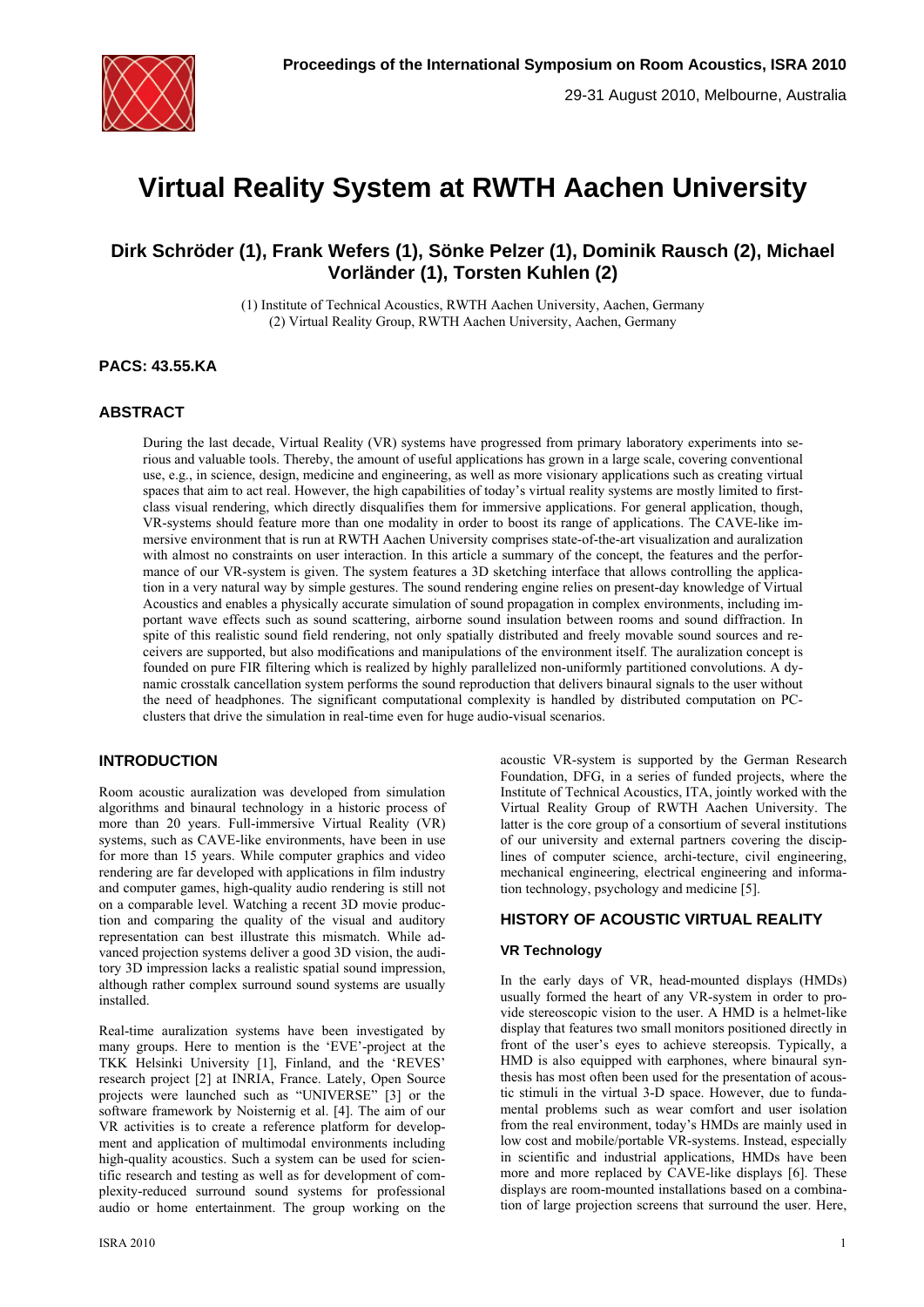

(a) Exploration of a concert hall. (b) Online insertion and modification of a reflector panel.

Figure 1: The immersive environment at RWTH Aachen University.

the stereoscopic vision is realized by means of light-weight polarized glasses that separate visual information from the stereoscopic projection. Since room-mounted VR-systems aim at an ergonomic, non-intrusive interaction as well as colocated communication and collaboration between users, headphones should be avoided. As such, a sound reproduction based on loudspeakers is preferable. Head-mounted as well as room-mounted VR displays typically come along with a tracking system that captures the user's head position and orientation in real-time. This data is required for adapting the perspective of the visual scene to the user's current viewpoint and view direction. In addition, if binaural synthesis is applied for auralization, the user's position and orientation must be precisely known at any time in order to apply the correct pair of Head Related Transfer Functions (HRTFs). A variety of tracking principles for VR-systems are in use, ranging from mechanical, acoustic (ultrasonic), and electromagnetic techniques up to inertia and opto-electronical systems. Recently, a combination of two or more infrared (IR) cameras together with IR light reflecting markers that are attached to the stereo glasses, have become the most popular tracking systems. This type of tracking system is nearly nonintrusive, affordable and works with higher precision and lower latency in comparison to other technologies.

In recent years, VR has proven its potential to provide an innovative human computer interface for applications areas such as architecture, product development, simulation science, or medicine. VR is characterized as a computergenerated scenario of objects. A user can interact with these objects in all three dimensions in real-time. Furthermore, multiple senses should be included to the interaction, i.e., besides the visual sense, the integration of other senses such as the auditory, the haptic/tactile, and the olfactory stimuli should be considered in order to achieve a more natural, intuitive interaction with the virtual world.

#### **Room acoustics simulation**

At RWTH Aachen University, room acoustics simulation is in the focus since the mid 1980's, initially based on ray tracing and image source algorithms and later on combinations of both approaches. Vorländer [7] and Vian et al. [8] presented the basis for the cone, beam and pyramid tracing dialects, e.g. [9, 10, 11, 12], by showing that forward tracing is a very efficient method for finding audible image sources. Since then, the specular components of the room impulse response

(RIR) were computable with high efficiency. The concepts of spatial subdivision were added for a quick processing of intersection tests which is the crucial subroutine in methods of Geometric Acoustics (GA). Then, during the 1990's it was shown that GA cannot solely be based on specular reflections [13]. The era of the implementation of scattering began with activities on the prediction, measurement and standardization of scattering and diffusion coefficients of corrugated surfaces [14].

Progress in binaural technology [15] enabled the incorporation of spatial attributes to room impulse responses. The key equation of the contribution of one room reflection,  $H_i$ , is given in spectral domain [16] with

$$
H_j = H_{Source}(\vartheta, \varphi) \cdot \frac{\left(e^{-j\omega t_j}\right)}{t_j} \cdot H_{air} \cdot H_{HRTF}(\theta, \Phi) \cdot \prod_{i=1}^n R_i
$$

where  $t_i$  is the reflection's delay,  $j\omega t_j$  the phase,  $1/t_j$  the distance law of spherical waves,  $H_{\text{source}}$  the source directivity in source coordinates,  $H_{\text{air att}}$  the low pass of air attenuation,  $R_i$ the reflection factors of the walls involved, and  $H_{HRTF}$  the head-related transfer function of the sound incidence at a specified head orientation. The complete binaural room impulse response is composed of the direct sound and the sum of all reflections. This filter is appropriate for the convolution with anechoic signals to obtain audible results. However, basic methods of GA do not cover two important wave phenomena, that is sound transmission and sound diffraction. Thus, these methods fail to correctly simulate sound propagation from a hidden source to a receiver where the direct line of sight is blocked by other objects, e.g. an obstacle or a door to an adjacent room. Therefore, more sophisticated simulation techniques are required that reflect the real world experience.

Sound transmission prediction tools are well established. They are based on statistical energy analysis and enable the calculation of energy transmission via sound and vibration transmission paths. The implementation of sound transmission in auralization software can be done using filters that are interpolated from spectra of transmission coefficients [17], with secondary sources radiating transmitted sound in adjacent volumes [18, 19]. In contrast, diffraction is - especially in real-time systems - often neglected or poorly modeled due to its analytical complexity. However, the lack of diffraction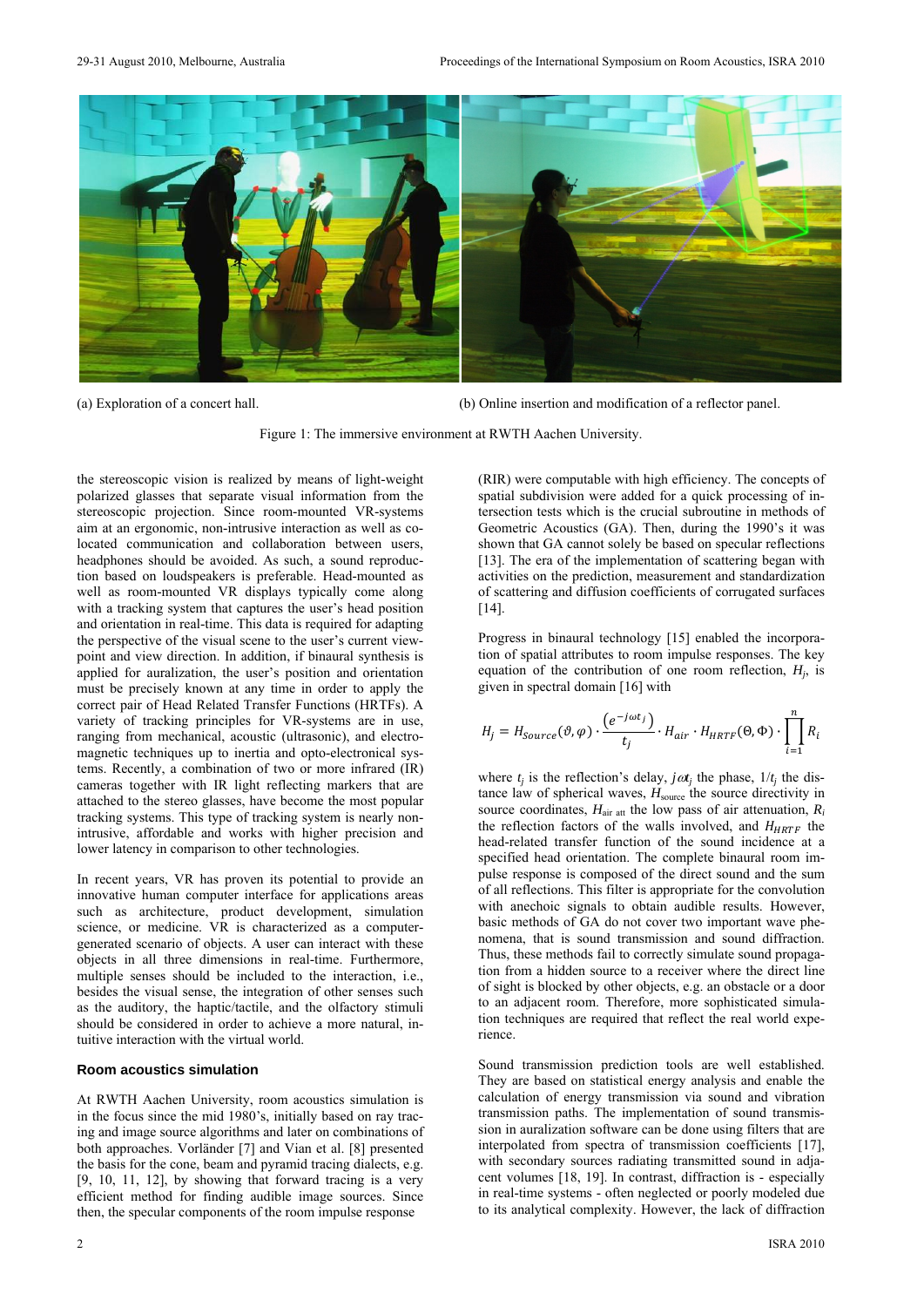

Figure 2: Cave-like environment at RWTH Aachen University. Four loudspeakers for dynamic CTC and infrared tracking cameras are mounted on top of the projection screens.

causes a significant error in most simulations. This becomes more evident by the example of a simple noise barrier that separates a sound source from a receiver. Here, a shadow zone grows clearer and sharper with increasing sound frequency. This zone results from a total cancellation of the incident wave by the diffraction wave which is radiated from the object's edges or perimeter to the receiver. Due to a matter of principle of GA, that is the linear propagation of sound rays, basic methods fail to detect any sound energy inside the shadow zone of such a barrier. Fortunately, analytical and stochastic diffraction models based on GA have been developed which maintain a smooth transition from the view zone to the shadow zone, meanwhile even in more complex scenarios (e.g. [20, 21, 22, 23]).

#### **Audio Rendering**

The final step in the auralization chain is the convolution of the simulated impulse response with a dry excitation signal, usually speech, music, or ambient sounds [24]. Since room impulse responses are usually quite long, the convolution can become a computationally very intensive task. By now, powerful hardware and fast convolution algorithms exist, that enable the realization of the entire audio rendering by means of high-quality FIR filtering. The mathematical background of convolution is well known and it can be easily implemented in time- or frequency-domain using MATLAB or similar tools. In contrast, convolution-based real-time audio rendering is an advanced problem in itself. Various requirements must be fulfilled, such as low latencies, rapid exchangeability of filters without audible artifacts and high signalto-noise ratios. These can only be met by specialized algorithms. The state-of-the-art method is non-uniformlypartitioned convolution in the frequency-domain [25, 26]. It unites a high computational efficiency with low input-tooutput latencies, by partitioning the filter impulse responses into a series of subfilters with increasing size. For a smooth exchange of filters cross-fading in the time-domain is commonly applied.

## **THE VIRTUAL REALITY SYSTEM**

#### **Background and base technology**

Shortly after the establishment of the first VR developments at RWTH Aachen University, the activities in computer science were joined with those in acoustics. The advantage was that both groups had deep knowledge in their specific field so that the competences could be combined with high synergy. The initial step was the integration of interactive VR technology (visual and haptic) with headphone-free audio reproduction. At that time the decision was made in favor of a stereo loudspeaker setup for an adaptive crosstalk cancellation. The first task was integrating head tracking and adaptive filters into a Cross Talk Cancellation (CTC) system [27] that turned out to be a flexible solution for various display environments.

In 2004 a CAVE-like five-sided surround-screen projection system was installed at RWTH Aachen University. It has a size of 3.6m·2.7m·2.7m and can be reconfigured using a slide door and a movable wall (see Fig. 2). Stereoscopic images are produced by two images per screen with a resolution of 1600x1200 pixels each and are separated by polarized glasses. It uses several IR cameras for tracking several input devices and the user's head position/orientation. For the reproduction of acoustic signals, four loudspeakers are installed at the top of the CAVE. This setup was chosen over a simple stereo system in order to achieve a good binaural reproduction that is independent from the current user's orientation (see below).

#### **The VISTA Software platform**

At RWTH Aachen University, the VR Toolkit ViSTA has been under development for more than 10 years now in order to provide an open, flexible and efficient software platform for the realization of complex scientific and industrial applications [28]. One of the key features of ViSTA comprises functionality for the creation of multimodal interaction metaphors, including visual, haptic, and acoustic stimuli. For such elaborate, multimodal interfaces, flexible sharing of different types of data with low latency access is needed while main-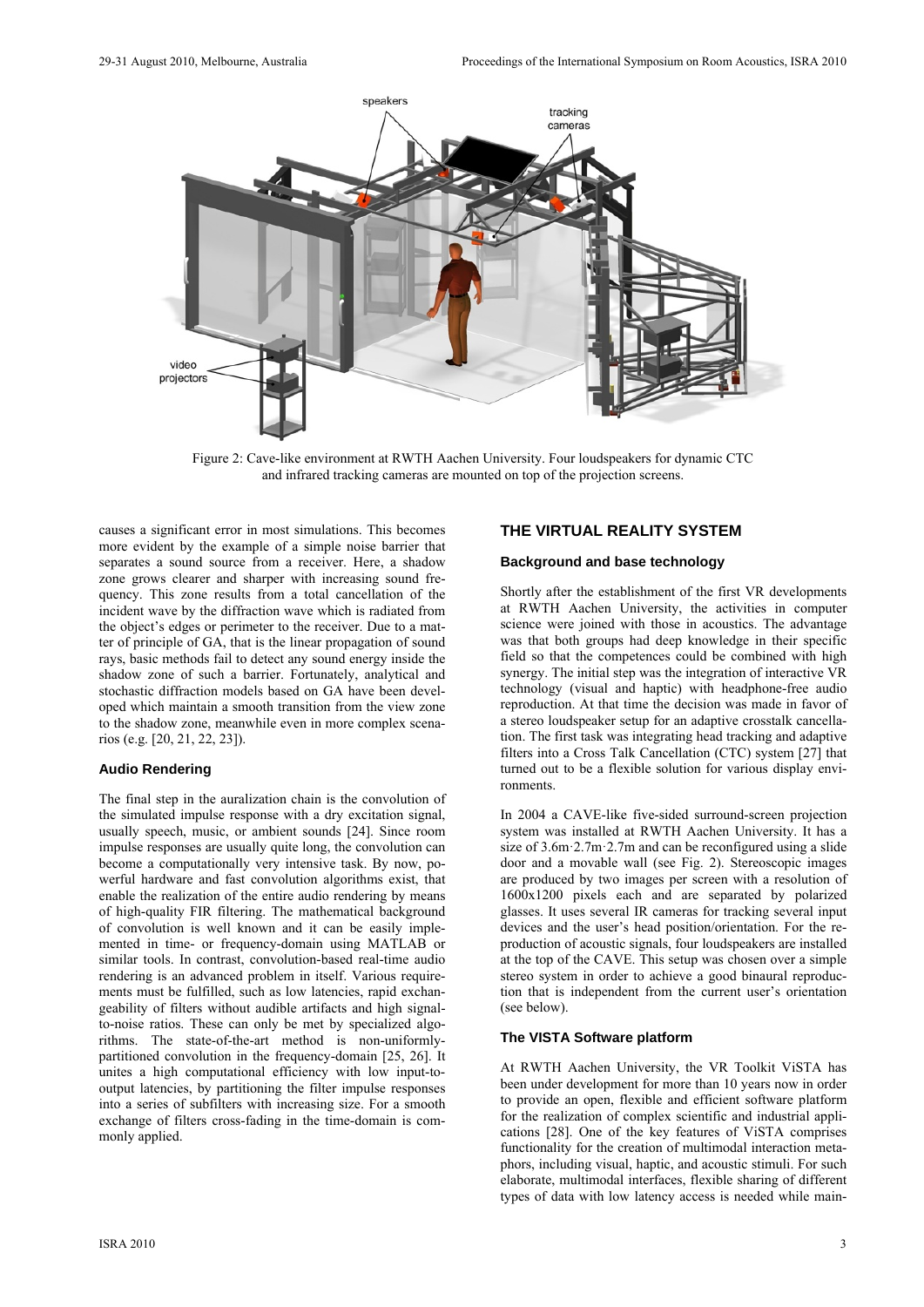



(a) Floorplan. (b) Corresponding Acoustical Scene Graph.

Figure 3: Example of the applied scene decomposition: (a) floorplan of a common office building and (b) corresponding acoustical scene graph describing the topological structure of a room acoustic scene and acoustic coupling of interconnected rooms via portals.

taining a common temporal context. Therefore, ViSTA comes along with a high-performance device driver architecture. It provides a novel approach for history recording of input by means of a ring buffer concept that guarantees both a low latency and a consistent temporal access to device samples at the same time [29].

In acoustical reproduction based on binaural synthesis and crosstalk cancellation, latency of the (optical) tracking system is especially critical. For this reason, a compensation scheme has been developed for ViSTA that, based on current tracking samples, can predict the state of the human head position and orientation for the time of application.

#### **Sketch-based modification**

Apart from the multimodal reproduction of a scenery, it is also important that one can interact with the virtual environment in an intuitive way. An example for this is a virtual room acoustics laboratory, where the user can perform modifications of the scenery  $-$  e.g. by changing the material properties of a wall, creating a piano, or adjusting a reflector panel (see Fig. 1(b)), and then directly perceive the impact on the acoustics. For this purpose, special interaction techniques are required that match the demands of immersive virtual environment, i.e. they are easy-to-use, use small and light-weight input devices and avoid disturbing graphical interface elements. Consequently, a sketch-based interface was developed for the interaction with architectural sceneries where the user can draw three-dimensional command symbols that are then recognized by a real-time symbol matching algorithm. Recognized symbols execute commands such as the creation of a window, and can also contain additional information such as the size and position of the window. The sketch-based interaction provides a considerable number of possible commands that are quickly executable by using an intuitive penlike input device. More details are given in [30].

## **SOUND FIELD RENDERING**

For real-time sound field rendering, the hybrid room acoustics simulation software RAVEN (Room Acoustics for Virtual ENvironments) was integrated into the VISTA framework as a network service. RAVEN combines a deterministic image source method [31] with a stochastic ray-tracing algorithm [32] in order to compute high quality room impulse responses on a physical basis. This also includes the simulation of the sound phenomena of sound transmission and sound diffraction (see below). RAVEN imposes no con-

straints on scene interaction, meaning that not only sound sources and receivers can move freely in the virtual environment, but also the scene geometry can be manipulated by the user at runtime. This is achieved by using advanced modularized and flexible data structures that separate the simulation into single parallel processes that are then distributed and processed on a computing cluster (see below).

#### **Sound transmission**

In contrast to simple one-room situations, the real-time auralization of complex environments requires a very fast data handling and convenient interaction management. Imagine an office floor where sound-emitting sources are located in each room. Sound propagation and transmission paths have to be computed from any source to the receiver. To overcome the complexity of such huge geometric models, RAVEN uses a logical and spatial subdivision that enables a dynamic scene decomposition into acoustically separated volumes. Rooms inside a building are such volumes, but also the building's outer surroundings resembling a more free-field-like situation with fewer reflections. Rooms are interconnected by portals, which are logical and physical room separators, e.g., walls, doors and windows. Portals can have individual states, for instance, a door can have the state 'closed' or 'opened', while a solid wall has to be understood as a permanently closed portal. Rooms that are interconnected by open portals must be handled as one integral acoustic space, called room groups.

The topological structure of the scene can be represented by a graph, which is a general data structure for the logical concatenation of entities, called nodes. In the following, this graph will be referred to as Acoustical Scene Graph (ASG) where each node stores the spatial representation of a single room, including the polyhedral model (encoded in special spatial data structures), material data, temperature, humidity and air pressure. The ASG's edges represent polygonal portals, which connect adjacent rooms, i.e. nodes. As sound waves will pass the portals from both sides, these edges are undirected. The connectivity between two nodes is steered by the state of the respective portal. The state 'closed' dissociates two rooms from each other, while the state 'opened' pools two adjacent rooms in the same room group. Fig. 3 further illustrates the concept of ASG by the example of an office floor. On the left-hand side the floor plan is given. The scene contains eight rooms that are interconnected by ten doors, i.e. portals. All this information is encoded in the ASG, which is shown in Fig. 3(b). With the given portal configuration, the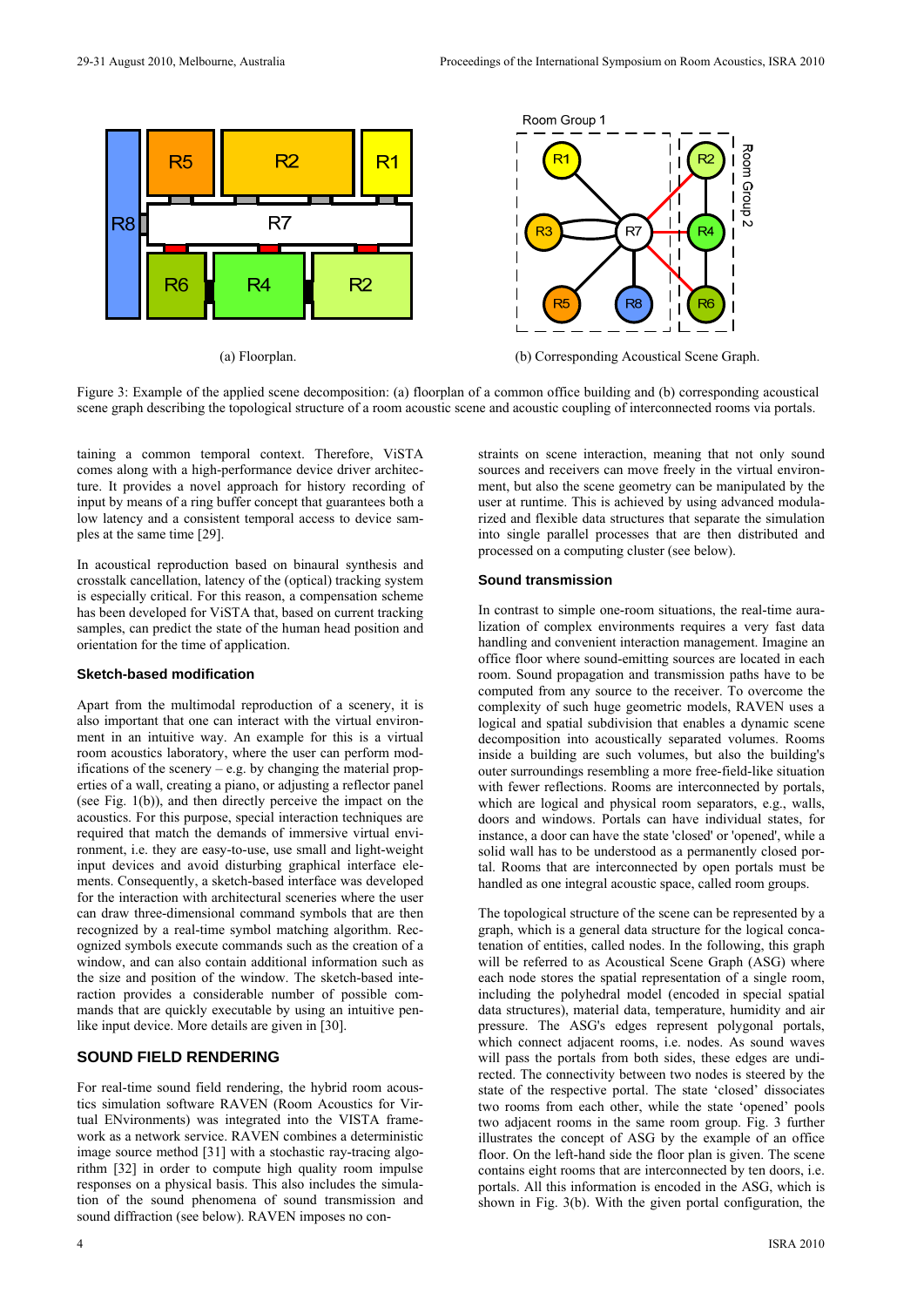

(a) Sound paths between a source S and a receiver R. Image sources and diffraction sources are denoted by I and D, respectively. Note that some sound paths are omitted for the sake of a clear arrangement.

(b) Selective energy transfer method for an edge-to-edge situation using the 2D-DAPDF. The outgoing energy is dispersed on a plane which intersects with a second deflection cylinder.

Figure 4: Implemented edge diffraction models in RAVEN for both prediction methods: (a) Image sources and (b) Ray tracing.

scene can be divided into two room groups representing the currently coupled acoustic spaces (compare Fig. 3 (a,b)). For the simulation of sound transmission, the building acoustics auralization concept by Thaden et al. [18] was integrated and further extended to a portal-related secondary source model. Here, in addition to the physical and logical scene representation through the ASG, a portal constitutes both, a receiver and a secondary source. While the portal's sender is always modeled as a point source, two different types of receivers are applied using a point receiver and a surface receiver for image sources and ray-tracing, respectively. Each sound propagation path from a primary sound source through air requires a room acoustics simulation to compute the respective impulse responses, while the performance of the portal itself can be described by a transfer function, which is built from interpolated transmission coefficients of the corresponding structural element. More details on this concept of sound transmission auralization are given in [19, 33].

#### **Diffraction**

As mentioned above, RAVEN also accounts for the wave phenomenon of diffraction using a hybrid approach for the simulation of sound diffraction, which allows the simulation of higher-order edge diffraction. For this purpose, existing GA methods of edge diffraction have been adapted and optimized. The concept of secondary sound sources by Svensson et al. [20] was chosen for the image source method, as the method allows an exact analytic description of higher order diffraction of finite edges. Here, the demand for a very fast and accurate prediction conflicted with the problem of multiple diffracted reflections and the mirroring of the secondary sources, as the complexity of diffraction path searches and number of secondary sources rises exponentially with diffraction order. Therefore, two types of diffraction edges were introduced, static and dynamic edges. Static diffraction edges cannot be manipulated during the simulation, i.e., they cannot be moved or changed in size. This allows the precomputation of visible edges and secondary sources, which are organized in efficient tree-graphs. By using these data structures diffraction paths up to a range from three to five can be taken into consideration for the online simulation (see Fig. 4(a)). For dynamic diffraction edges, i.e., edges that are fully scalable and moveable, this order must be reduced to at most order two due to the complexity of regenerating the graphs for higher order diffraction. However, it should be kept in mind that this affects only the actual process of manipulation. Once it has been modified, the object's state switches back into static mode.

The diffraction method by Stephenson [21], which is based on Heisenberg's uncertainty principle, was integrated in RAVEN's stochastic ray tracer. The core of this approach is the computation of a 2D-deflection-angle-probability-density -function (DAPDF) of energy particles when they pass an edge. This diffraction model fits perfectly to algorithms that model sound propagation as the dispersion of energy particles, such as stochastic ray tracing. Unfortunately, this approach is also computational demanding due to the underlying principle of energy dispersion for higher order diffraction that leads to a very large number of required energy particles. This problem was tackled by the introduction of cylindrical edge detectors, called deflection cylinders. A deflection cylinder counts impacting energy, which is then distributed to other detectors (see Figure 4 (b)). This approach is not exact, but prevents the explosion of computing and delivers very good results in simple test scenarios. A detailed validation is still pending, though. For this purpose, edge diffraction measurements from a noise barrier were carried out in cooperation with Peter Svensson at the NTNU Trondheim [34]. A complete description of RAVEN's edge diffraction concept is published in [35].

#### **Geometry Manipulation**

Another important design aspect for interactive room acoustics simulation is the creation of highly flexible algorithmic interaction interfaces that support a maximum degree of freedom in terms of user interactivity. While code adjustments for operations such as the exchange of material parameters and the manipulation of portal states were relatively easy to implement, the requirements of a modifiable geometry turned out to be a quite an algorithmic challenge. After first test implementations it became apparent that RAVEN's acceleration algorithms based on Binary Space Partitioning (BSP) [31] do not meet the criteria of dynamically manipulable geometry since any modification calls for a recalculation of at least large parts of the BSP trees. It was therefore decided to introduce two different modi operandi for scene objects: static and dynamic (similar to the states of diffraction edges). Static objects, such as walls, are not modifiable during the simulation and are therefore processable in a quick and efficient way. A dynamic object, for instance a reflector panel, is adjustable by a user at runtime (see Figure 3 (a)), though it should be emphasized that there is no limitation on the object's shape in general, i.e., the whole room geometry can be defined as dynamic. For the unconditioned modification of dynamic objects, RAVEN switches to a new approach in geometry processing – that of Spatial Hashing (SH) [36, 37].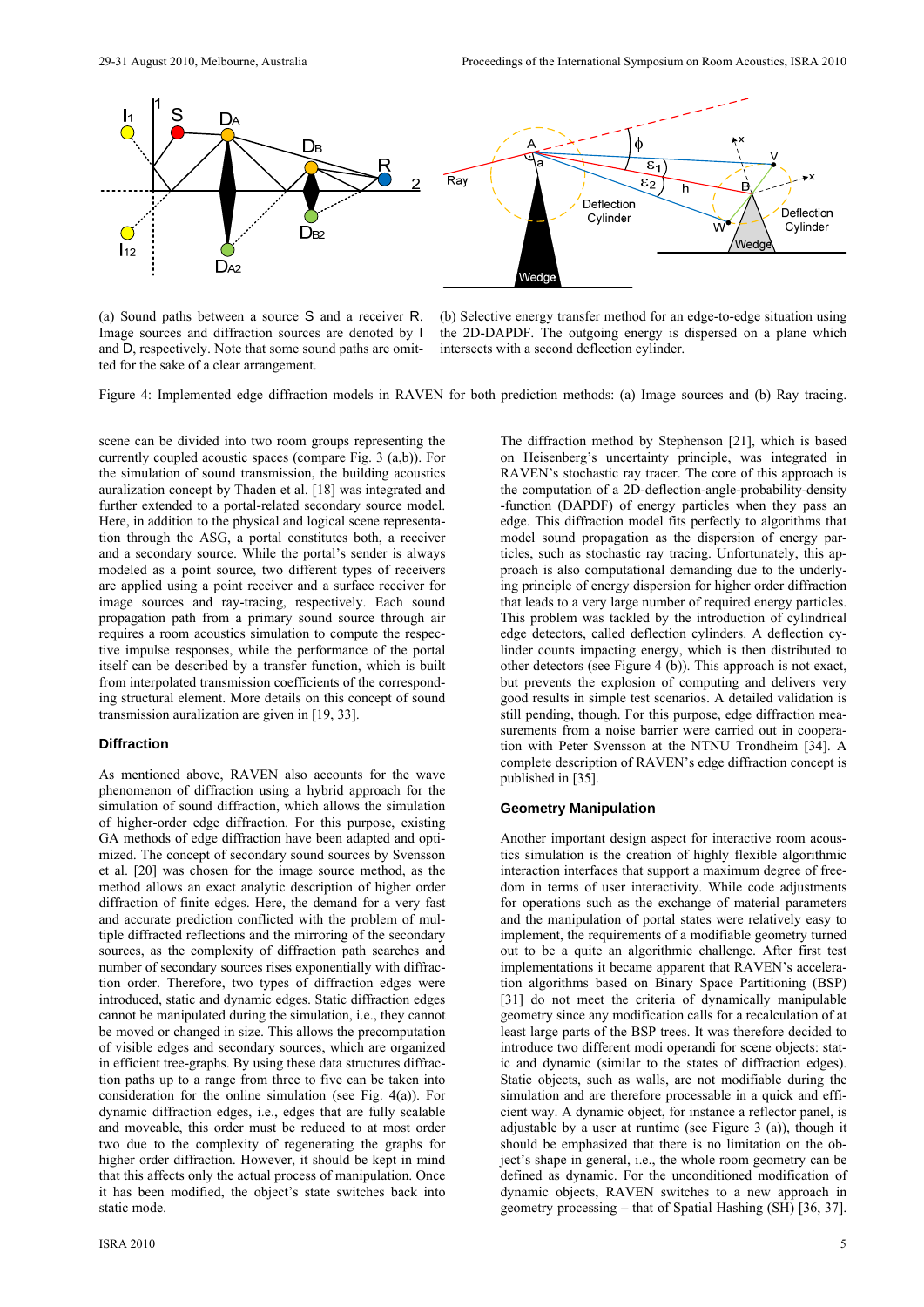SH is a method in Computer Graphics, which is usually applied for collision tests with deformable objects [38]. The concept of SH is based on the idea of subdividing the space by primitive volumes called voxels and map the infinite voxelized space to a finite set of one-dimensional hash indices, i.e., a Hash Table (HT), which are en/decoded by a hash function. The advantage of SH over other spatial data structures such as BSP-trees is that the insertion/deletion of m vertices into/from the HT takes only O(m) time. Thus, this method is perfectly qualified to efficiently handle modifications of a polygonal scenery in order to enable a real-time auralization of a dynamically-changing environment. However, a comprehensive performance analysis has shown that the principle of SH can never compete with the performance of the fast BSP tree on a single core computing unit [39]. On the other hand, the approach significantly gains performance from any additional CPU core as the HT data structure is efficiently schedulable in parallel. On a state-of-the-art multicore CPU (four or more cores), the SH approach will therefore outclass the BSP-based method in all situations where the geometry is modified.

While the concept of SH was easily embeddable to the applied stochastic ray tracing algorithm – where it was sufficient to update just both the geometry and the corresponding spatial data structures – a dynamic handling of ISs turned out to be more complicated as ISs have to be generated, destroyed and updated (audibility and position) at runtime. For this purpose, a hierarchical tree data structure was introduced that efficiently organizes ISs for a convenient processing. A detailed description of this approach has been submitted to the journal Acta Acustica united with Acustica, where a short version was presented at the International Congress on Acoustics (ICA) in Sydney, Australia [37].

## **AUDIO REPRODUCTION SYSTEM**

## **Sound generation**

The system supports several sound generation methods: In the simplest case, a virtual sound source plays back a single mono audio file, which can be looped, if necessary. This simple modeling is sufficient for transient sounds, such as background noise. However, interaction with virtual objects often results in a multitude of individual sounds and sound transitions. In order to adequately model these sounds, more advanced sound generation concepts are required. For this purpose, the system implements a sequencer, which allows to playback arbitrary sound samples on a virtual sound source. Medium synchronization between audio and video is ensured by using time codes. This technique applies for a wide range of objects, such as an electric sliding door or a virtual drum set, though it is not appropriate for objects whose sounds are driven by continuous parameters. An example is a virtual electric motor with freely adjustable revolution speed. For such applications the system offers real-time modal synthesis (similar to [40]) and post-processing filters can be added for high-quality sound authoring.

#### **Dynamic crosstalk cancellation**

Binaural playback strictly demands the ability to reproduce individual audio signals at each of the user's ears. Headphones guarantee this property by their construction and are therefore ideally suited for binaural playback. In contrast, sound emitted by a loudspeaker will – at least to a certain degree – always reach both ears of the listener. If left uncompensated, this crosstalk destroys the three-dimensional binaural cues. With knowledge of the sound propagation paths (speakers to each ear), a filter network can be designed that eliminates the crosstalk (see Fig. 5). This technology is

known as Crosstalk Cancellation (CTC) and has been investigated for some decades now. Several filter design methods are known and different setups of loudspeakers are possible.

Since the user may freely move, the sound propagation paths change over time. Consequently, CTC filters must be adapted in order to keep the listener within the sweet spot and maintain a proper crosstalk cancellation. The position and orientation of the listener is obtained from the motion tracking with a frequency of 60 Hz. A threshold for translation (1 cm) and rotation (1°) is used to trigger the recalculation and update of



Figure 5: Crosstalk-cancellation for two speakers and one listener. All variables are in the frequency-domain.

the CTC filters. CTC filters prove to be stable only within certain angular ranges that depend on the orientation of the listener with respect to the loudspeaker setup. Only two loudspeakers are not sufficient to cover all possible user orientations within the CAVE. This problem is solved by combining multiple two-channel CTCs over a setup of four loudspeakers into a Dual-CTC algorithm. During runtime this method chooses the best speaker configuration by minimizing the compensation energy [41].

Using free-field HRTFs for compensating the sound propagation paths is valid only for anechoic conditions. The CAVElike environment, however, is a confined space that is surrounded by acrylic glass walls. Reflections occur, which influence not only the crosstalk compensation, but also the binaural perception. In [42], Lentz investigated the impact of this issue on the localization performance for binaural playback. A distortion of the perceived directions occurred, mainly in the elevation angle, though a combined audio-visual scenario reduced this mislocalization significantly.

#### **Real-time convolution engine**

The VR-system that is presented here performs real-time auralization on the basis of high-order FIR filters. The audio rendering itself is a complex and computationally intensive task, which is handled by a dedicated convolution engine. It filters the audio signal of each sound source with an independent binaural room impulse response (BRIR). For realistically sounding scenes, the signals of a high number of virtual sound source (50-100) must be convolved with the results of the room acoustics simulation. These auralization filters (BRIRs) typically consists of 20,000 – 200,000 filter coeffi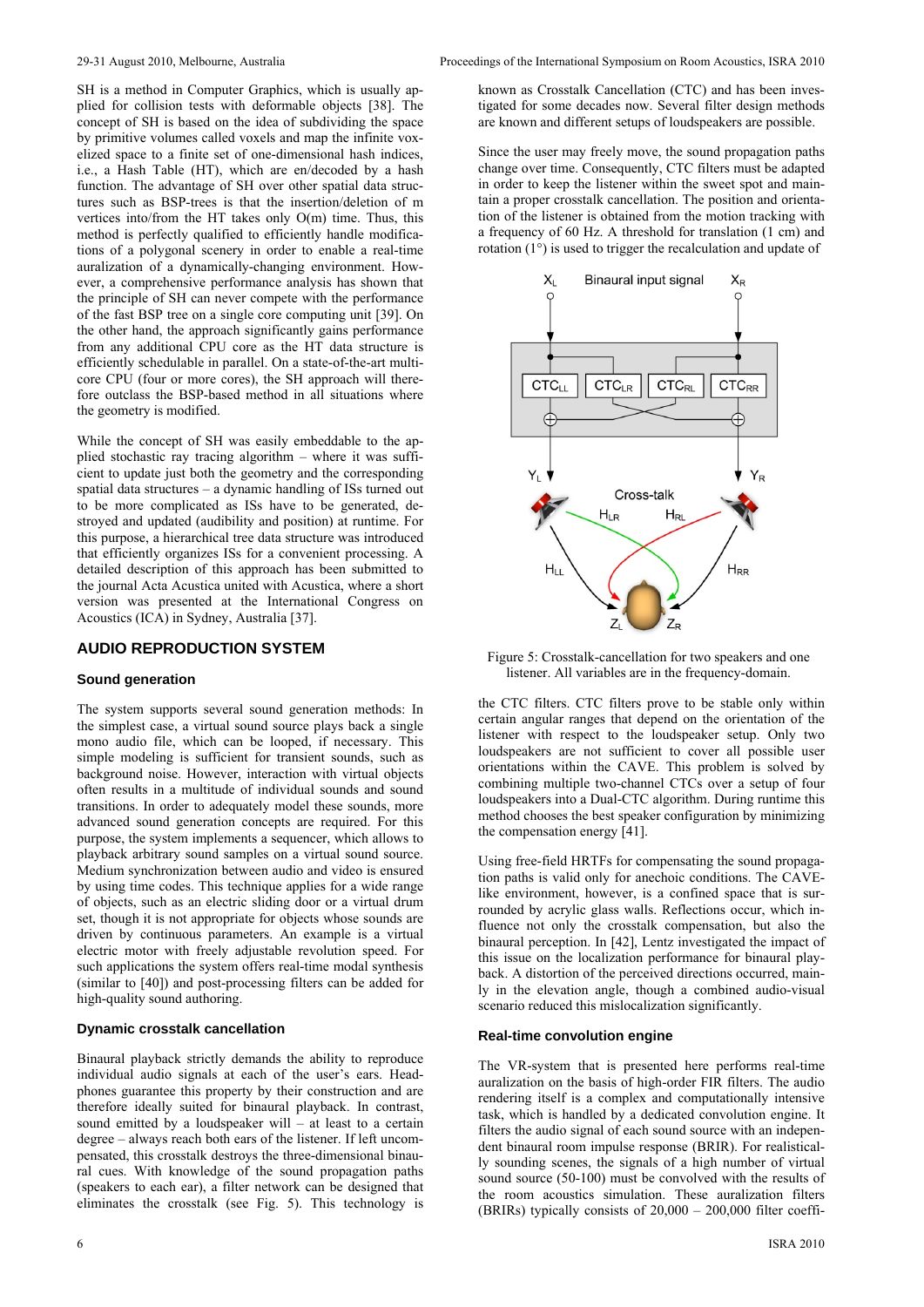cients. The latencies of the filtering must be very small (<20ms) in order to reproduce the systems' reaction on user input (e.g. movement, rotation, actions) without audible delays. The overall latency depends on the processing delay (input-to-output latency, but also additional delays for the exchange of filters). Moreover, the exchange of filters must not produce audible artifacts.

Summarized under the term 'fast convolution', several efficient methods for FIR filtering are known today. All of them use the efficient Fast Fourier Transform (FFT) to perform the convolution in the frequency-domain by the simple multiplication of discrete Fourier spectra. The FFT is calculated block-wise and thus introduces a fixed input-to-output latency equal to the block length. In order to keep the delay low, partitioned convolution is used for real-time applications. Here, the filter impulse responses are split into several parts, which are convolved individually. The latency can be adjusted by choosing the subfilter sizes appropriately. The most efficient of the currently known techniques is a nonuniformly partitioned convolution [25, 43, 26]. At the beginning of filters it uses small block lengths to achieve short input-to-output latencies. Where affordable, it uses longer filter parts to reduce the computational effort.

The presented system uses a dedicated convolution engine called LLC (low-latency convolver). LLC has been developed at the Institute of Technical Acoustics for several years. It implements a parallelized non-uniformly partitioned fast convolution in the frequency-domain on multi-core machines. A distinctive feature of LLC is the ability to allow an arbitrary impulse response partitioning, which is a key parameter concerning the filter exchange, runtime stability and computational efficiency. Finding an optimal filter partitioning is not trivial. Efficient optimization algorithms exist [26] in order to maximize the convolution performance. LLC uses a filter partitioning that is specifically optimized with respect to the available hardware. Even though it is very efficient, a non-uniform partitioning also puts limitations onto the filter exchange [44]. Longer subfilters can only be exchanged with lower update rates. However, for hybrid room acoustics simulation this is not a disadvantage. The early parts of the impulse responses, containing the direct sound and low-order reflections, are most important for the localization and depend strongly on the user movement. The first 6,000 filter coefficients are partitioned into small subfilters  $(\leq 1024 \text{ taps})$ , allowing high update rates of more than 40 Hz. The late reverberation varies less when a user moves. Therefore the later parts of the impulse responses require less frequent updates and can be realized using longer subfilters. This lowers the overall computational load. Since a hard switch of filters would result in signal discontinuities and thereby causes unpleasant audible artifacts, time-domain cross-fading is applied to ensure a smooth transition.

#### **Filter rendering**

In scenes consisting of multiple coupled rooms, the sound propagation is modeled by filter networks, which describe the sound propagation in form of directed acyclic graphs (DAGs) and is directly derived from the ASG (see above). Such structures cannot be efficiently implemented into the convolution engine without having an impact on the maximum possible number of sound sources. For the audio rendering it is more beneficial to combine filter networks into an equivalent single BRIR, which can then be used with the convolution engine. This process is called filter rendering. It is realized by evaluating all sound paths and combining successive filters using convolution. If a filter element within the DAG changes, the overall filter has to be rerendered. This process does not result in an additional latency concerning the audio streaming, but still should be computed as fast as possible in order to enable a quick adaption to changes in the sound propagation paths. For this application a uniformly partitioned offline convolution is the most efficient algorithm. Here, subfilter sizes are chosen to minimize the computation time, without respect to latencies. By using advanced evaluation strategies, which include memorization of intermediate results, the filter (re)rendering can be performed fast and efficiently. More details can be found in [33].

#### **PERFORMANCE**

#### **Parallelization**

Advanced real-time auralization concepts post high requirements on the computational performance. In order to meet these requirements, parallelization is extensively used in many components and on all architecture levels. On the most basic level, all arithmetically intensive computations are vectorized using single-instruction multiple-data (SIMD) instructions. Additionally, multi-core computers are used to increase the performance and allow faster calculations. Ray tracing in particular can be efficiently parallelized using OpenMP. Furthermore, the crucial timing dependencies of the real-time convolution demands more advanced concepts. Therefore, special concepts such as flexible data structures are utilized for an efficient parallelization.

Optimizations for multi-core machines allow realizing sceneries of medium complexity. The simulation of complex building environments exceeds the capabilities of a single PC with a limited maximum number of CPU cores. For the simulation of extensive sceneries with multiple coupled rooms, detailed geometries and many sound sources, a cluster of multiple computers can be used to achieve the required computing performance. For this purpose, a cluster-capable version of RAVEN was developed, using MPI and the Viracocha-Framework [45]. It allows distributing different subtasks of the computation, such as individual sound sources, frequency bands, or particle subsets, to different cluster nodes. Specialized scheduling strategies distribute the computation evenly among all nodes. Furthermore, simulation tasks can be prioritized, guaranteeing that IS computations will not be delayed by prior, but less important RT calculations.

Since the top-level interface of RAVEN is unified, the underlying computation hardware is transparent and can be either a single computer or a computation cluster of varying size. This makes the approach very scalable so that the hardware can be chosen to match the complexity of the scenery. All in all, the optimized parallelization strategies make the room acoustics simulation fast enough for real-time processing.

#### **Filtering performance**

Currently, a dedicated 2,4 GHz dual quad-core machine is used to realize the filtering. A RME Hammerfall series audio interface is used for sound input and output. Audio streaming is done using Steinberg's ASIO professional audio architecture, at 44.1 kHz with streaming buffersize (blocklength) of 512 samples. For BRIRs of 88,200 filter coefficients, LLC manages to filter the signals of more than 50 sound sources.

#### **FUTURE WORK**

An interesting idea for increasing the quality and speed of acoustic simulations at the same time has been introduced by [46]. This approach uses a set of models with graduated level of detail of the same scene geometry, where every single room model is optimized for a certain frequency range, which is important especially for correct reflection patterns at low frequencies. Additionally, with increasing time in the result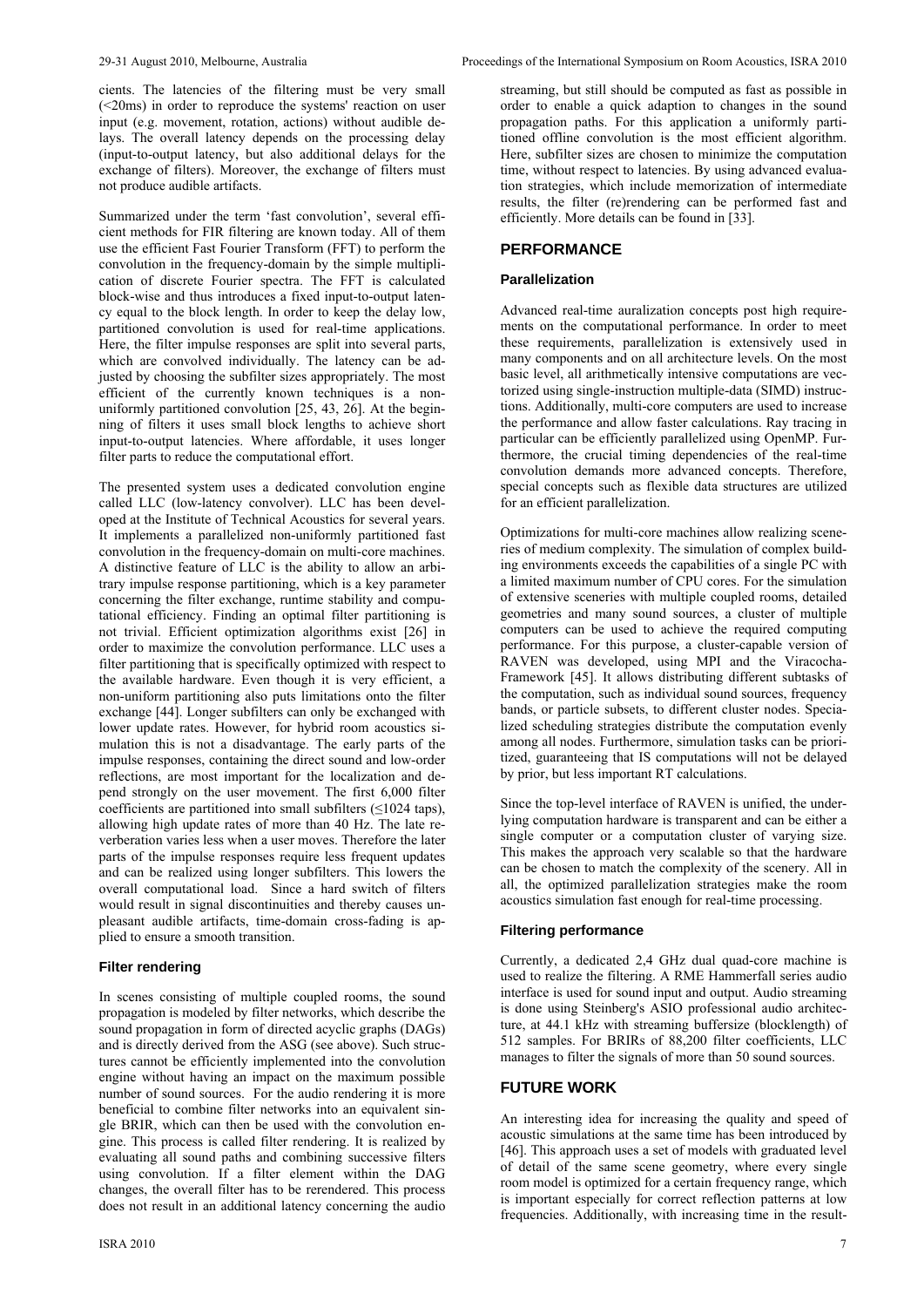ing impulse response, the level of detail can be decreased during the simulation, providing a total simulation speed-up of a factor of six when combined with the speed-up due to frequency-matched geometries. For even more complex scenes, the computation on graphic cards is very promising. This technique has been successfully applied to auralization [47, 48]. For real-time GPU-based convolution, a highly optimized and promising solution was presented in [49].

## **ACKNOWLEDGMENTS**

The authors would like to thank the German Research Foundation (DFG) for funding this joint project.

## **REFERENCES**

[1] T. Lokki, "Physically-based auralization - design, implementation, and evaluation," Ph.D. dissertation, Helsinki University of Technology, 2002.

[2] N. Tsingos, E. Gallo, and G. Drettakis, "Perceptual audio rendering of complex virtual environments," *ACM Transactions on Graphics (SIGGRAPH Conference Proceedings)*, vol. 3(23), 2004.

[3] P. Lundén, "Uni-verse acoustic simulation system: interactive realtime room acoustic simulation in dynamic 3d environments," *The Journal of the Acoustical Society of America (JASA)*, vol. 123(5), p. 3937–3937, 2008.

[4] M. Noisternig, B. Katz, S. Siltanen, and L. Savioja, "Framework for real-time auralization in architectural acoustics," *Acta Acustica United with Acustica*, vol. 94(6), pp. 1000–1015, 2008.

[5] [Online]. Available: www.vrca.rwth-aachen.de

[6] C. Cruz-Neira, D. Sandin, T. DeFanti, R. Kenyon, and J. Hart, "The CAVE: audio visual experience automatic virtual environment," *Communications of the ACM*, vol. 35, pp. 64–72, 1992.

[7] M. Vorländer, "Simulation of the transient and steady state sound propagation in rooms using a new combined sound particle - image source algorithm," *The Journal of the Acoustical Society of America*, vol. 86, pp. 172–178, 1989.

[8] J. Vian and D. van Maercke, "Calculation of the room impulse response using a ray-tracing method," in *Proceedings of the ICA Symposium on Acoustics and Theatre Planning for the Performing Arts, Vancouver, Canada*, 1986.

[9] J.-H. Rindel, "Auralisation of a symphony orchestra - the chain from musical instruments to the eardrums," in *EAA Symposium on Auralization, Espoo, Finland*, 2009.

[10] T. Funkhouser, N. Tsingos, I. Carlbom, G. Elko, M. Sondhi, J. E. West, G. Pingali, P. Min, and A. Ngan, "A beam tracing method for interactive architectural acoustics," *Journal of the Acoustical Society of America*, vol. 115, pp. 739–756, 2004.

[11] B.-I. Dalenbäck, "Engineering principles and techniques in room acoustics prediction," in *Baltic-Nordic Acoustics Meeting, Bergen, Norway*, 2010.

[12] U. Stephenson, "Quantized Pryamidal Beam Tracing - a New Algorithm for Room Acoustics and Noise Immission Prognosis," *ACTA ACUSTICA united with ACUSTICA*, vol. 82, pp. 517–525, 1996.

[13] M. Vorländer, "International Round Robin on Room Acoustical Computer Simulations," in *Proceedings of 15th International Congress on Acoustics, Trondheim, Norway*, 1995.

[14] T. J. Cox, B.-I. L. Dalenbäck, P. D. Antonio, J. J. Embrechts, J. Y. Jeon, E. Mommertz, and M. Vorländer, "A tutorial on scattering and diffusion coefficients for room acoustic surfaces," *Acta Acustica united with ACUSTICA*, vol. 92, pp. 1–15, 2006.

[15] D. Hammershøi and H. Møller, "Methods for binaural recording and reproduction," *Acustica united with Acta Acustica*, vol. 88, p. 303, 2002.

[16] B.-I. Dalenbäck, "A new model for room acoustic prediction and auralization," Ph.D. dissertation, Chalmers University, Gothenburg, Sweden, 1995.

[17] DIN EN12354-1: 2000, "Building Acoustics - Estimation of acoustic performance of buildings from the performance of elements, Part 1: Airborne sound insulation between rooms."

[18] R. Thaden, "Auralisation in building acoustics," Ph.D. dissertation, RWTH Aachen University, 2005.

[19] D. Schröder and M. Vorländer, "Hybrid method for room acoustic simulation in real-time," in *Proceedings of the 20th International Congress on Acoustics (ICA)*, Madrid, Spain, 2007.

[20] U. P. Svensson, R. I. Fred, and J. Vanderkooy, "An analytic secondary source model of edge diffraction impulse responses," *Journal of the Acoustical Society of America*, vol. 106, pp. 2331–2344, 1999.

[21] U. M. Stephenson and U. P. Svensson, "An improved energetic approach to diffraction based on the uncertainty principle," in *Proceedings of the 19th International Congress on Acoustics, Madrid, Spain*, 2007.

[22] N. Tsingos, T. Funkhouser, A. Ngan, and I. Carlbom, "Modeling Acoustics in Virtual Environments using the Uniform Theory of Diffraction," *ACM Computer Graphics, SIGGRAPH'01 Proceedings*, pp. 545–552, 2001.

[23] M. Vorländer, *Auralization: Fundamentals of Acoustics, Modelling, Simulation, Algorithms and Acoustic Virtual Reality*. Springer-Verlag Berlin, 2005.

[24] M. R. Schroeder, B. S. Atal, and C. Bird, "Digital computers in room acoustics," in *Proceedings of the 4th International. Congress on Acoustics, Copenhagen, Denmark*, 1962.

[25] W. G. Gardner, "Efficient convolution without input-output delay," *Journal of the Audio Engineering Society (JAES)*, vol. 43, pp. 127–136, 1995.

[26] G. García, "Optimal filter partition for efficient convolution with short input/output delay," in *Proceedings of 113th AES convention*, 2002.

[27] T. Lentz, "Binaural technology for virtual reality," Ph.D. dissertation, RWTH Aachen University, 2008.

[28] I. Assenmacher and T. Kuhlen, "The vista virtual reality toolkit," in *Proceedings of the IEEE VR SEARIS*, 2008, pp. 23–26.

[29] I. Assenmacher, D. Rausch, and T. Kuhlen, "On device driver architectures for virtual reality toolkits," *Pres-*